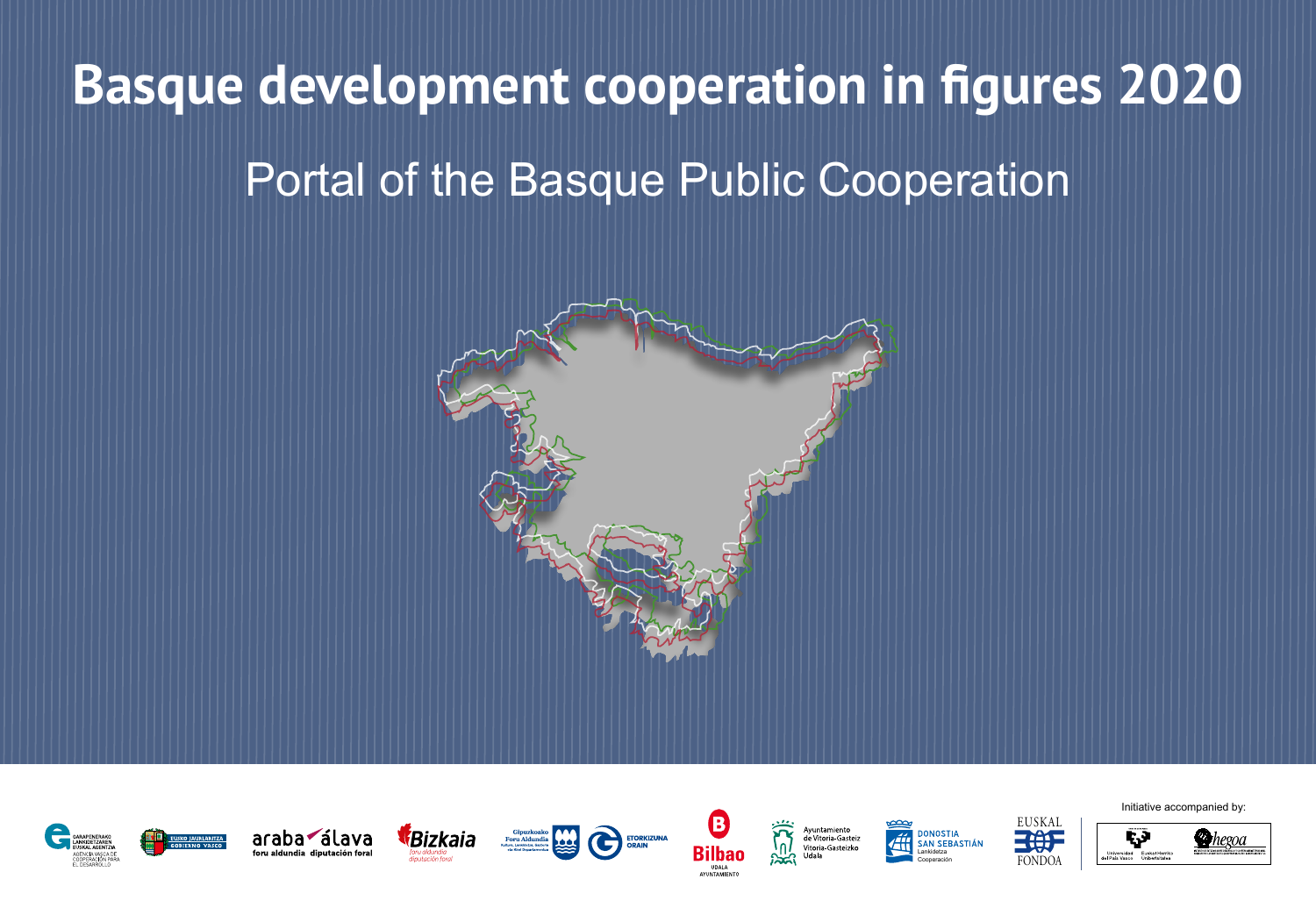# **Global data 2020**



**62 countries** in which initiatives are carried out



**215 channelling entities** (most of which are in the Basque Country)



**312 local partner entities**  involved



**1,156** Active projects



Of which **498** were started in 2020



**€67,253,942** Disbursed funds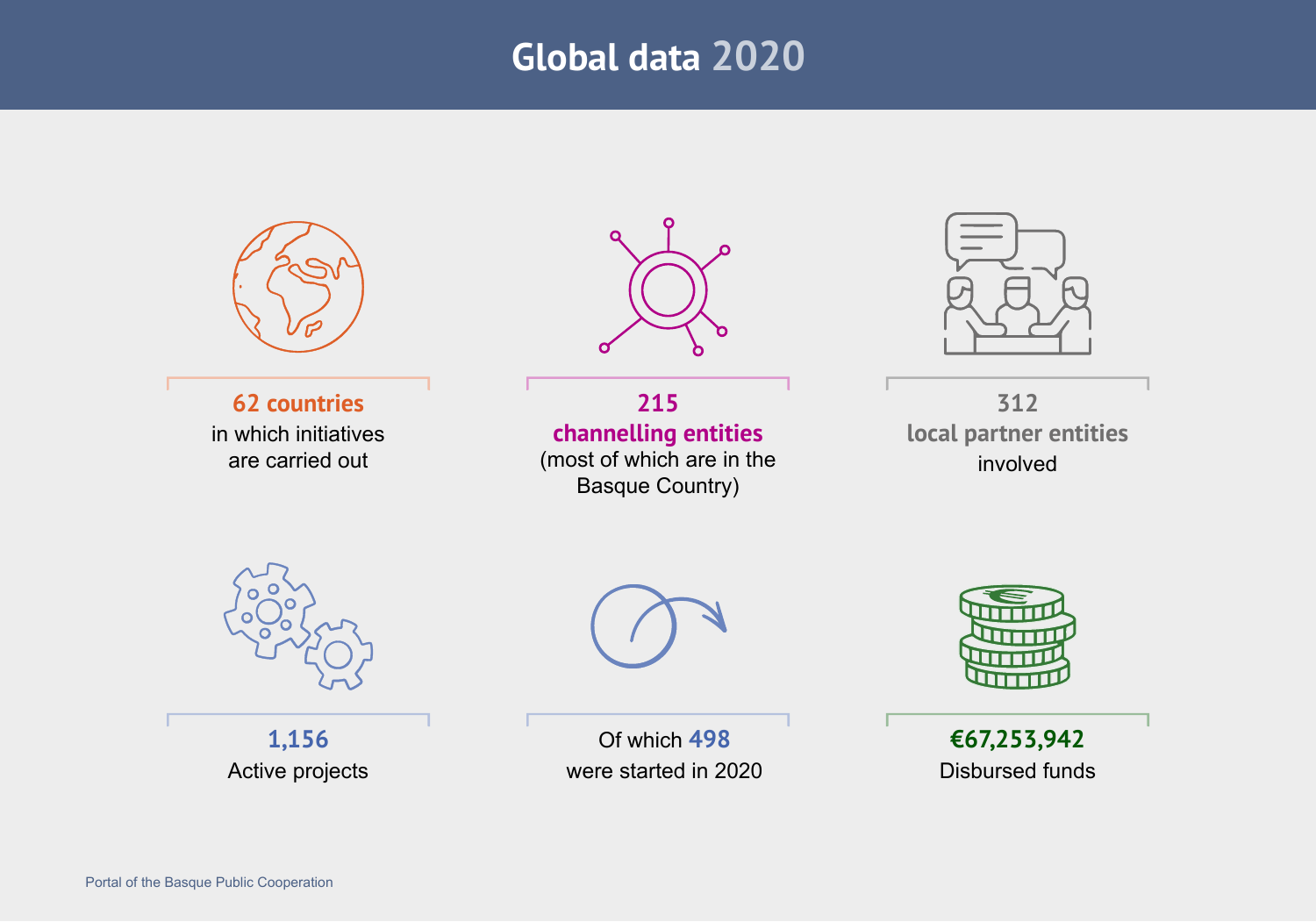# **Funds disbursed by agents 2020**

| Agent                              | Funds $(\epsilon)$ | Percentage (%) |  |
|------------------------------------|--------------------|----------------|--|
| <b>Basque Government</b>           | 47,686,468         | 70.91          |  |
| Provincial Council of Bizkaia      | 7,234,055          | 10.76          |  |
| Provincial Council of Gipuzkoa     | 4,431,334          | 6.59           |  |
| <b>Bilbao City Council</b>         | 2,984,401          | 4.44           |  |
| Vitoria- Gasteiz City Council      | 2,642,970          | 3.93           |  |
| San Sebastian City Council         | 1,752,410          | 2.61           |  |
| <b>Provincial Council of Alava</b> | 522,304            | 0.78           |  |
| <b>Total</b>                       | 67,253,942         | 100.00         |  |



In 2020, Basque public institutions disbursed €67,253,9421 , earmarked for international development cooperation initiatives<sup>2</sup>.

The Basque Government is the agent with the largest contributions, accounting for 70.91% of the funds in 2020, mainly through eLankidetza-Basque Agency for Development Cooperation.

<sup>1</sup> This figure includes contributions from the seven institutions detailed in the table. In addition,  $\epsilon$ 1,087,760 of the total  $\epsilon$ 2,112,000 channelled through Euskal Fondoa (see next page) corresponds to contributions from other local councils (€1,000,088) and the General Parliaments of Alava and Bizkaia (€87,672). There are also other municipalities that have budgetary lines on cooperation that they manage directly, the data of which are not registered in the Portal.

 $2$  The pandemic situation in 2020 led to delays, rescheduling, reformulating or cancellation of some activities and calls for proposals.

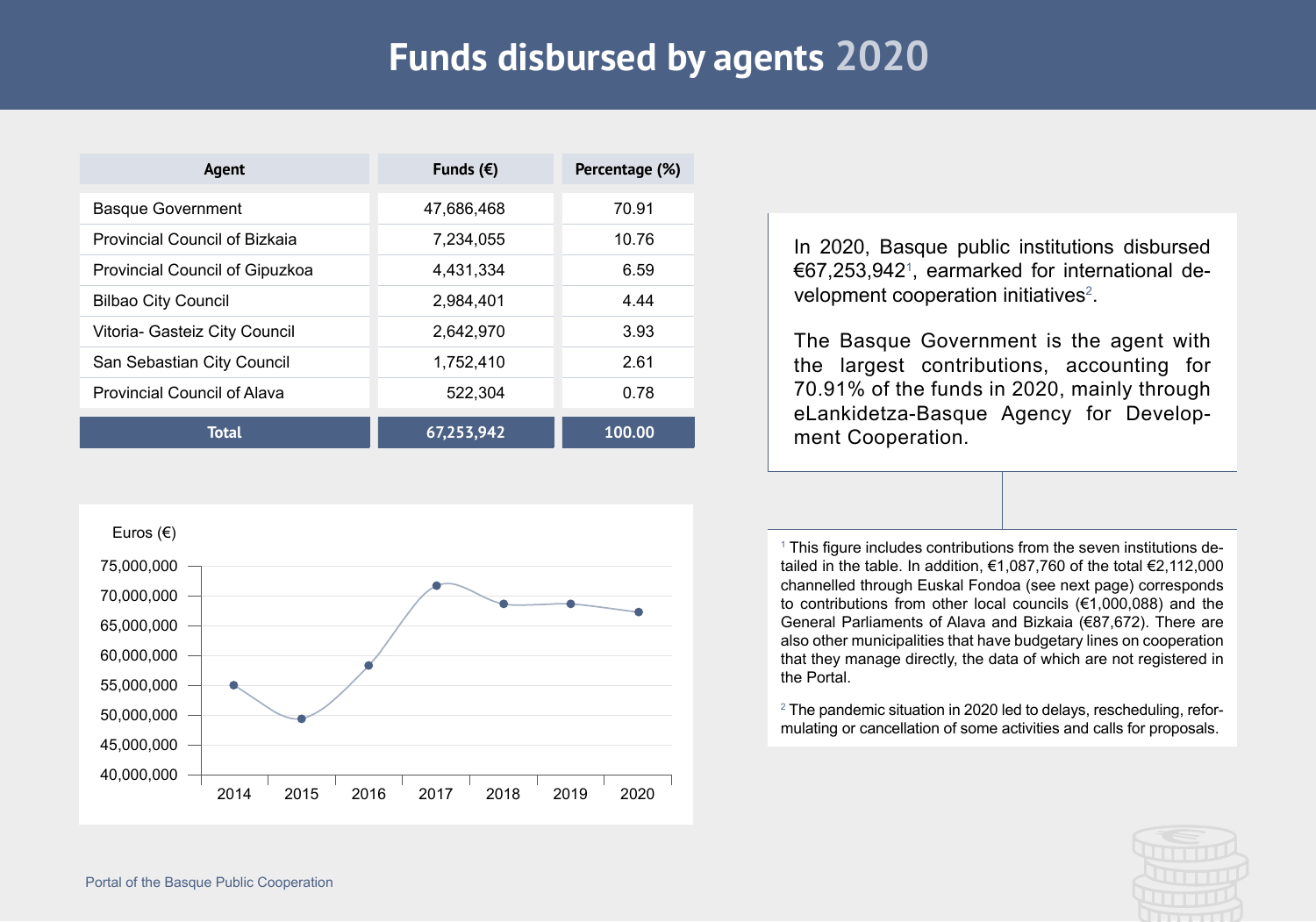### **Funds channelled by Euskal Fondoa 2020**

| Country                                                   | Funds $(\epsilon)$ | Percentage (%) |  |
|-----------------------------------------------------------|--------------------|----------------|--|
| Guatemala                                                 | 589,479            | 27.91          |  |
| El Salvador                                               | 530,866            | 25.14          |  |
| Nicaragua                                                 | 324,539            | 15.37          |  |
| Sahrawi Arab Democratic<br>Republic (SADR)                | 291,934            | 13.82          |  |
| Cuba                                                      | 200,057            | 9.47           |  |
| <b>Basque Country</b>                                     | 114,776            | 5.43           |  |
| Multi-country or non-geographically<br>allocable projects | 60,348             | 2.86           |  |
| <b>Total</b>                                              | 2,112,000          | 100.00         |  |

#### **Destination countries**

During 2020, the funds channelled by Euskal Fondoa were mostly linked to long-term projects, such as Water supply and sanitation  $(€1,112,120; 52.66%), Gov$ ernment and civil society (€371,295; 17.58%), or Other social services and infrastructures (€252,925; 11.98%).

#### **Funding Entities**



[Portal of the Basque Public Cooperation](https://euskalankidetza.hegoa.ehu.eus)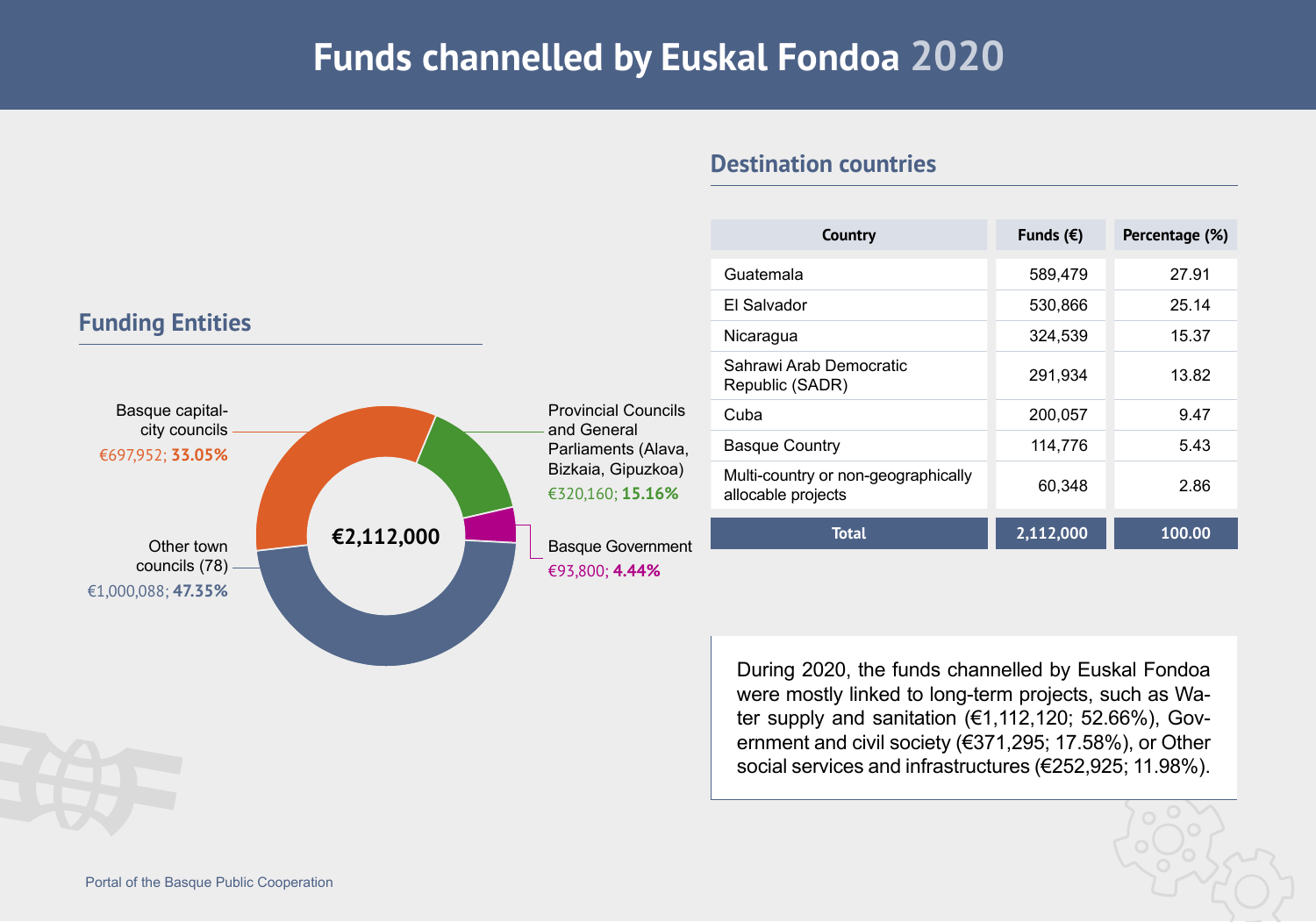In 2020, 61.04% of funds disbursed went to the Development cooperation modality, followed by Humanitarian and emergency action with 15.76% of funds.

The modality of Education for social transformation, linked to the concept of Global citizenship education, and characteristic of Basque cooperation, accounted for 12.07% of the funds. It includes educational, communication, cultural, research processes and actions, etc. aimed at fostering a critical citizenship that is aware of inequalities, as well as promoting equitable and supportive practices that generate individual and collective changes.

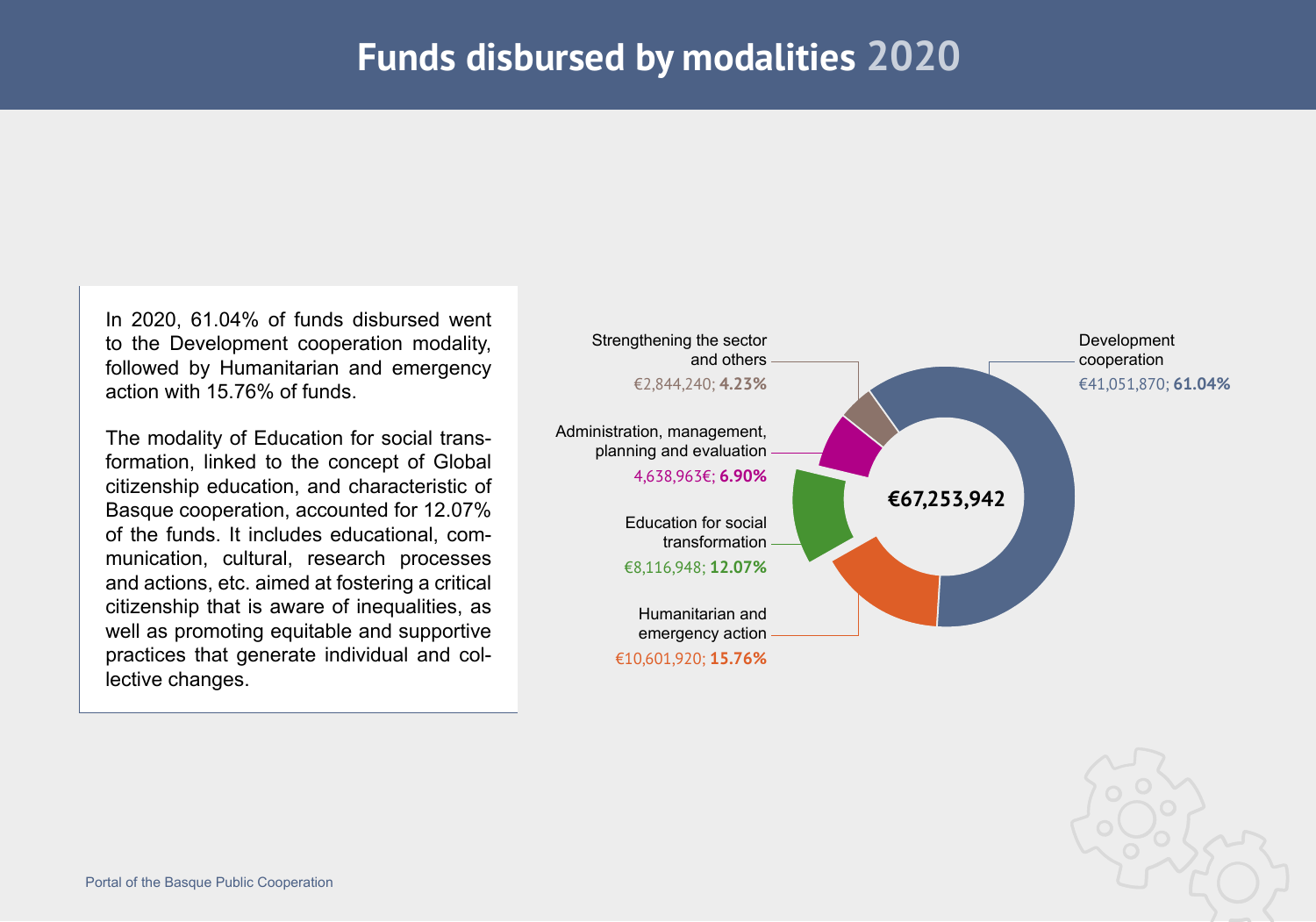#### **Intervention strategy**



Of the resources disbursed in the modality of Education for social transformation (€8,116,948), more than half (55.17%) went to awareness-raising and training strategies. Informal education and non-formal education were the areas of action that received most of these funds (76.34%).

#### **Sphere of action**

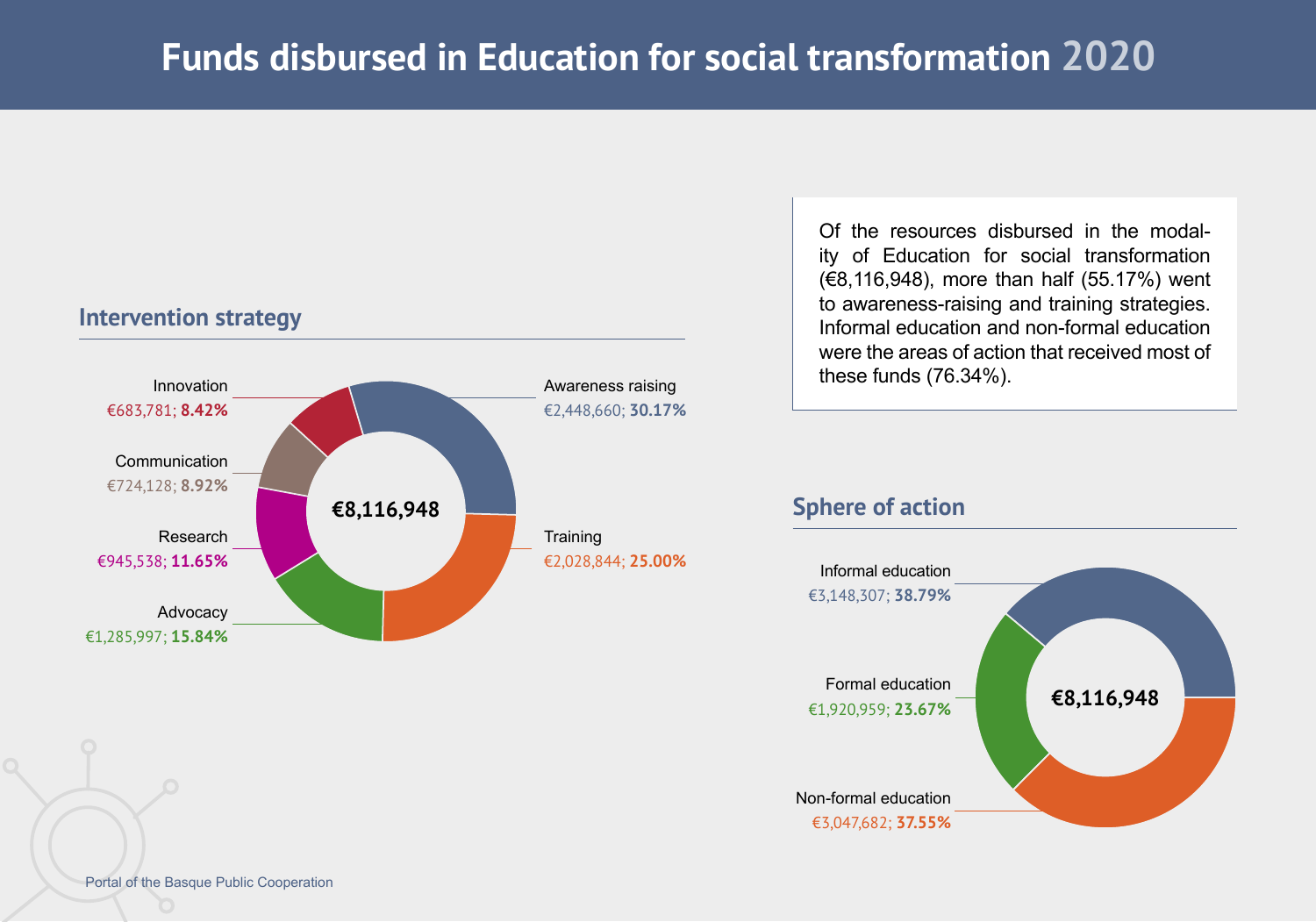# **Funds disbursed by geographical area and country 2020**



and Serbia.

Of the funds allocated to the Development cooperation and Humanitarian and emergency action modalities (€51,653,790), the Americas (including both South and North America, Central America and the Caribbean) was the geographical area that received the largest volume of funds in 2020 (63.2%). The 15 countries that received the most funds (accounting for 75.24% of total funds) are those shown in the table.

| <b>Country</b>                             | Funds $(\epsilon)$ | Percentage (%) |
|--------------------------------------------|--------------------|----------------|
| Peru                                       | 5,709,572          | 11.05          |
| Guatemala                                  | 5,046,463          | 9.76           |
| Colombia                                   | 4,404,746          | 8.52           |
| <b>Bolivia</b>                             | 3,428,180          | 6.63           |
| El Salvador                                | 2,776,183          | 5.37           |
| Mexico                                     | 2,312,088          | 4.47           |
| Senegal                                    | 2,138,330          | 4.14           |
| Ecuador                                    | 1,987,621          | 3.85           |
| Cuba                                       | 1,853,234          | 3.59           |
| Democratic Republic<br>of Congo            | 1,732,975          | 3.35           |
| India                                      | 1,704,043          | 3.30           |
| Arab Sahrawi Democratic<br>Republic (ASDR) | 1,644,671          | 3.18           |
| Honduras                                   | 1,511,988          | 2.93           |
| Palestine                                  | 1,340,993          | 2.59           |
| Nicaragua                                  | 1,296,451          | 2.51           |
| <b>Total 15 countries</b>                  | 38,887,538         | 75.24          |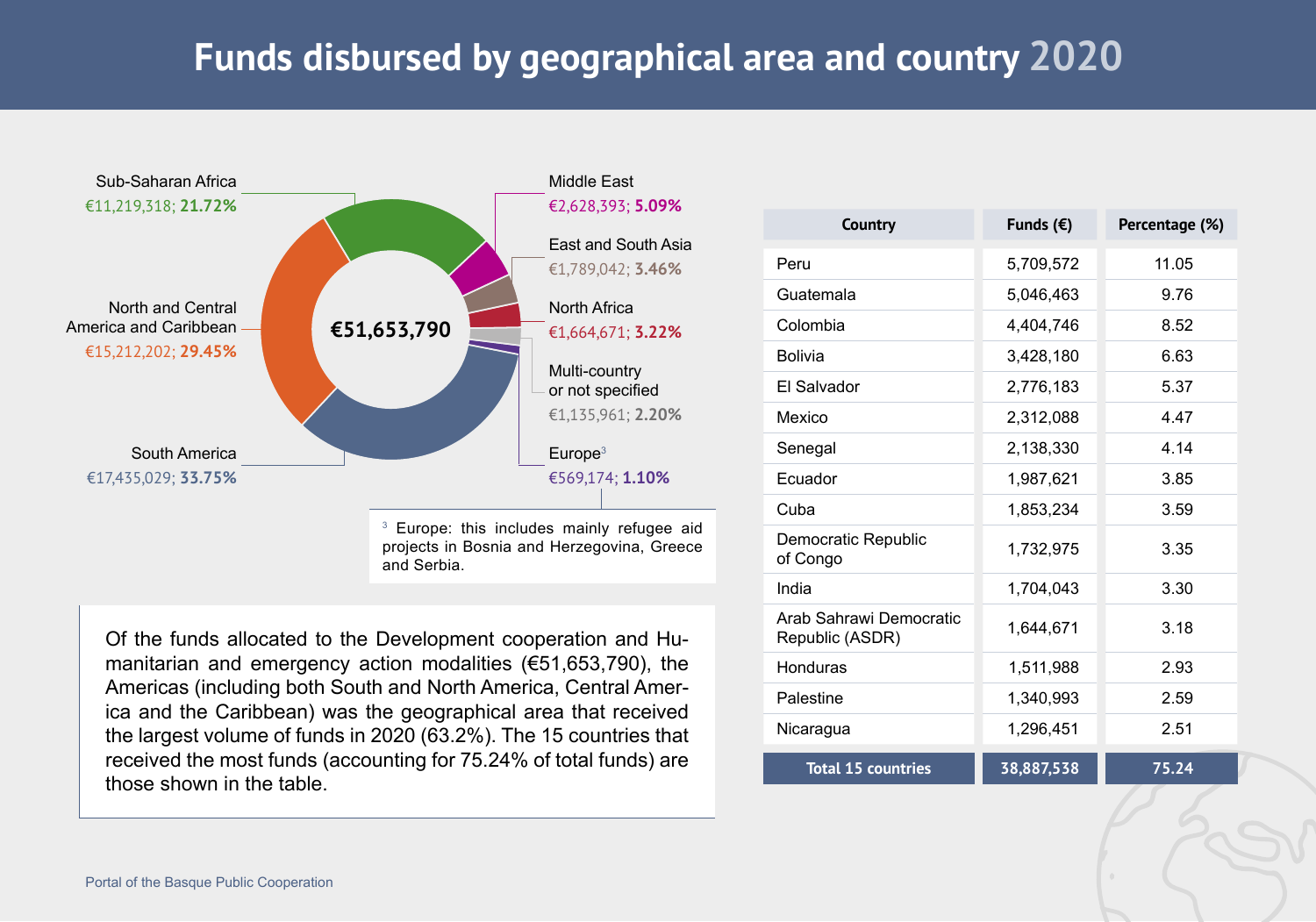# **Funds disbursed by sector 2020**



4 Within the sector Government and civil society, the main sub-sectors are, by size:

- Women's equality organisations and institutions (€9,101,602),
- Human rights (€6,949,149),
- Combating violence against women and girls (€6,085,149),
- Democratic participation and strengthening of civil society (€3,658,723).

Of the funds allocated to the Development cooperation and Humanitarian and emergency action modalities (€51,682,624), 77.23% are distributed among 3 DAC sectors<sup>5</sup>: Government and civil society; Humanitarian aid; and Production sectors.

5 The DAC sectors are a classification of possible sectors for action, standardised by the Development Assistance Committee (DAC) of the Organisation for Economic Co-operation and Development (OECD).

![](_page_7_Picture_9.jpeg)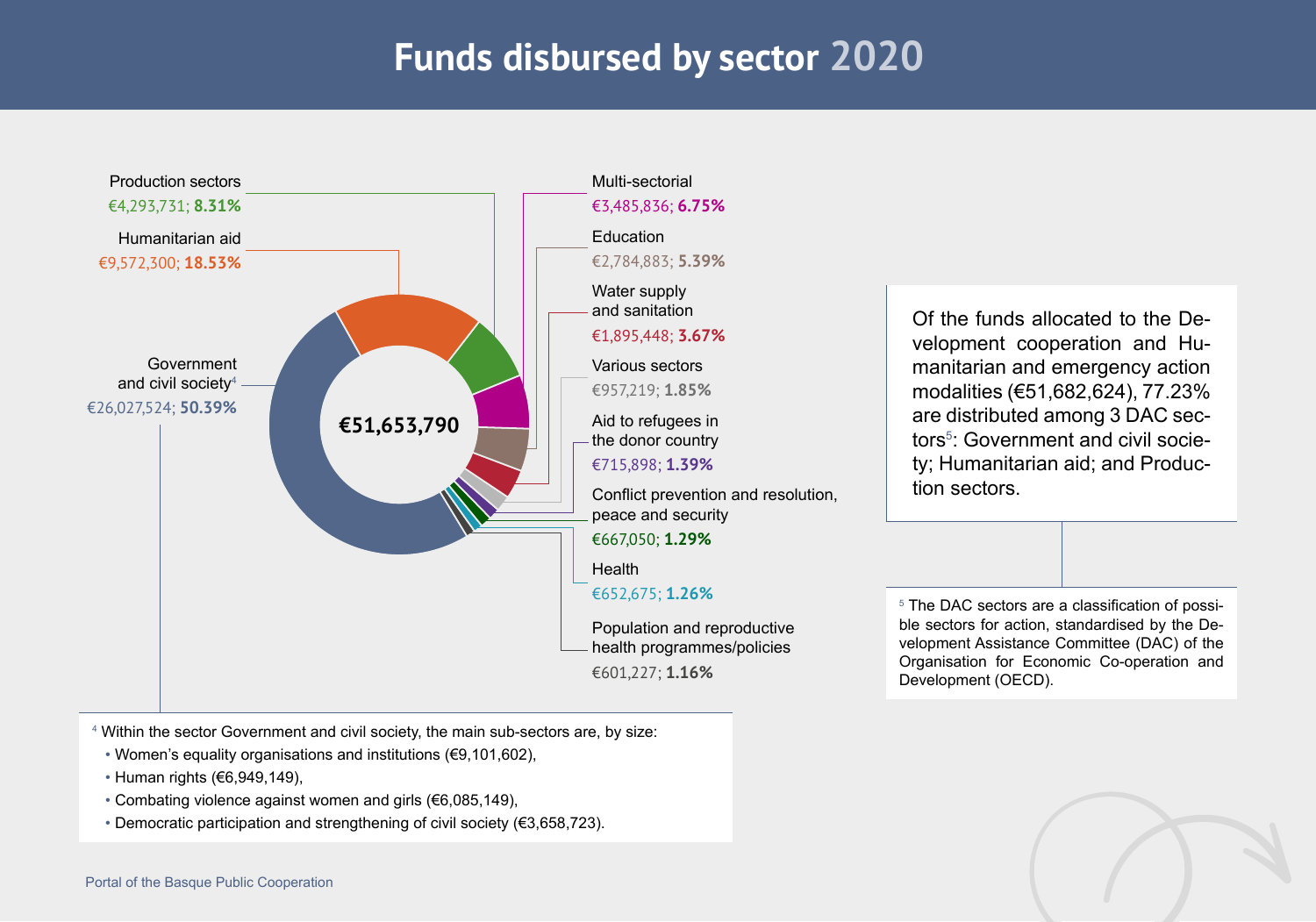# **Funds disbursed by type of channelling entity 2020**

![](_page_8_Figure_1.jpeg)

![](_page_8_Picture_2.jpeg)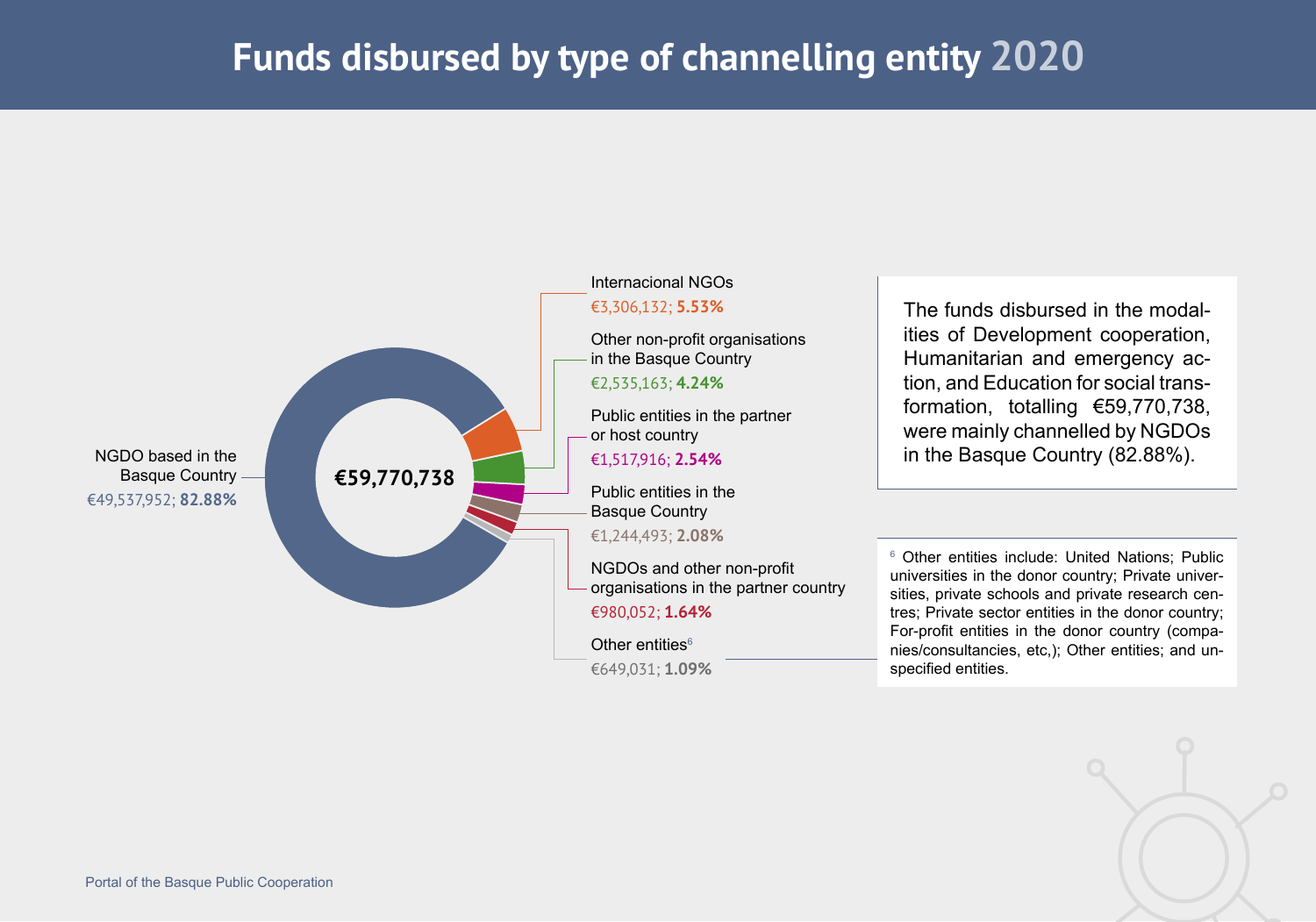## **Funds disbursed by channelling entities 2020**

The following table shows the 15 entities that channell a greater volume of funds earmarked for the modalities of Development cooperation, Humanitarian and emergency action, and Education for social transformation, totalling €59,770,738:

| <b>Channelling entities</b>                         | Funds $(\epsilon)$ | Percentage (%) |
|-----------------------------------------------------|--------------------|----------------|
| Alboan Foundation                                   | 3,685,211          | 6.17           |
| <b>Mundubat Foundation</b>                          | 3,249,074          | 5.44           |
| <b>UNICEF Spanish National Committee</b>            | 2,976,132          | 4.98           |
| Zabalketa Association                               | 2,130,024          | 3.56           |
| Paz y Solidaridad de Euskadi Foundation             | 1,909,925          | 3.20           |
| Mugarik Gabe                                        | 1,883,296          | 3.15           |
| Setem Hego Haizea                                   | 1,835,592          | 3.07           |
| Medicus Mundi Gipuzkoa                              | 1,802,205          | 3.02           |
| Nazioarteko Elkartasuna - Solidaridad Internacional | 1,711,146          | 2.86           |
| KCD, Kultura, Communication y Desarrollo            | 1,562,281          | 2.61           |
| Peru Public Health Ministry                         | 1,517,916          | 2.54           |
| Oxfam Intermon                                      | 1,370,037          | 2.29           |
| Mugen Gainetik                                      | 1,361,968          | 2.28           |
| <b>Bizilur</b>                                      | 1,257,485          | 2.10           |
| PROCLADE YANAPAY                                    | 1,212,620          | 2.03           |
| <b>Total 15 channelling entities</b>                | 29,464,911         | 49.30          |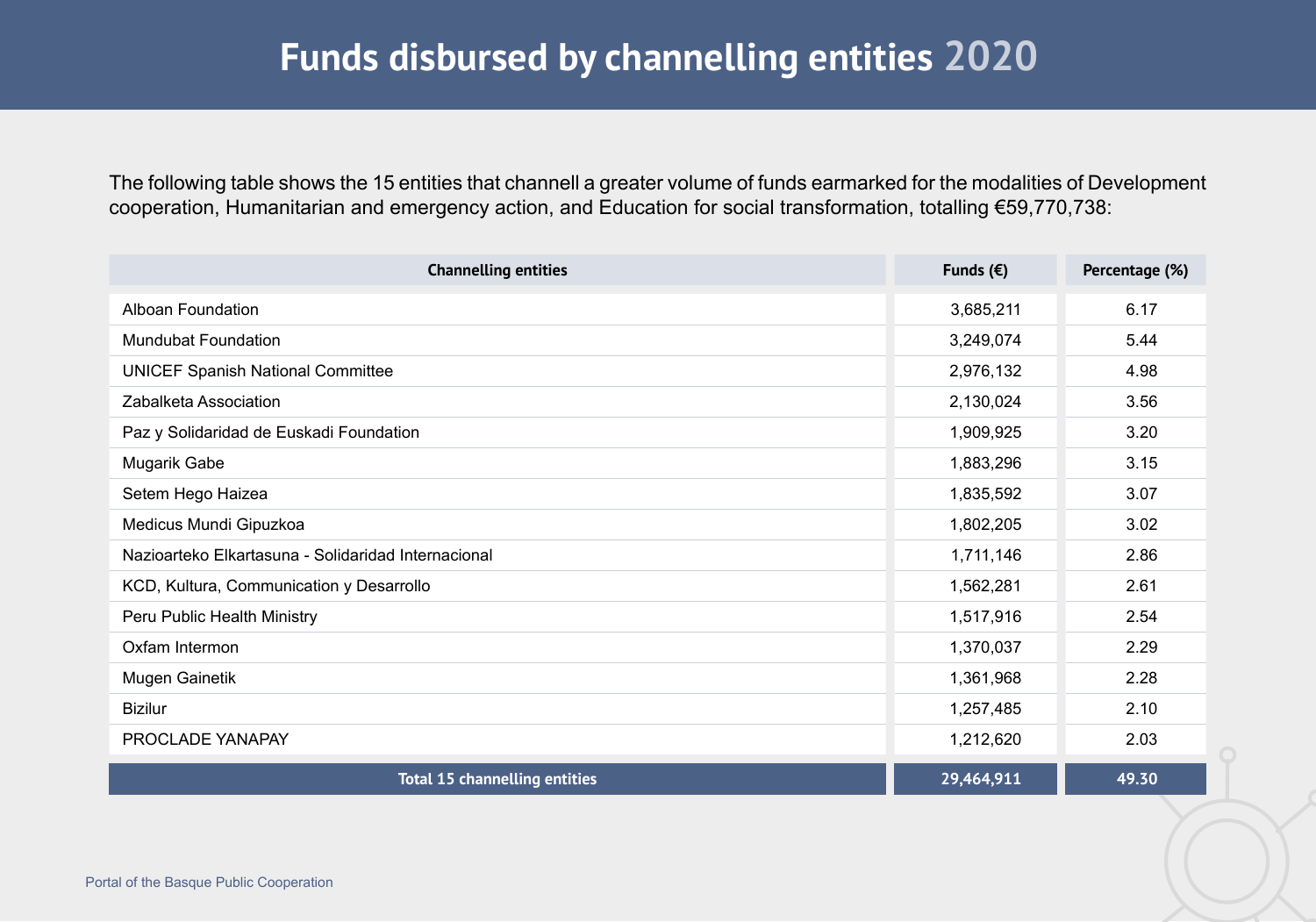85.99% of the funds disbursed in the Development cooperation and in the Humanitarian and emergency action modalities (€51,653,790) are implemented in collaboration with Local NGOs in the partner country, being the Public local entities the next most common type of local partner (6.55%)

The "Not applicable" category groups projects of the aforementioned modalities that do not have a local partner as such, and are implemented directly by the channelling entity, which may be an NGDO or non-profit entity in the destination country, an international NGO, or an NGDO or non-profit entity based in the Basque Country.

![](_page_10_Figure_3.jpeg)

![](_page_10_Picture_4.jpeg)